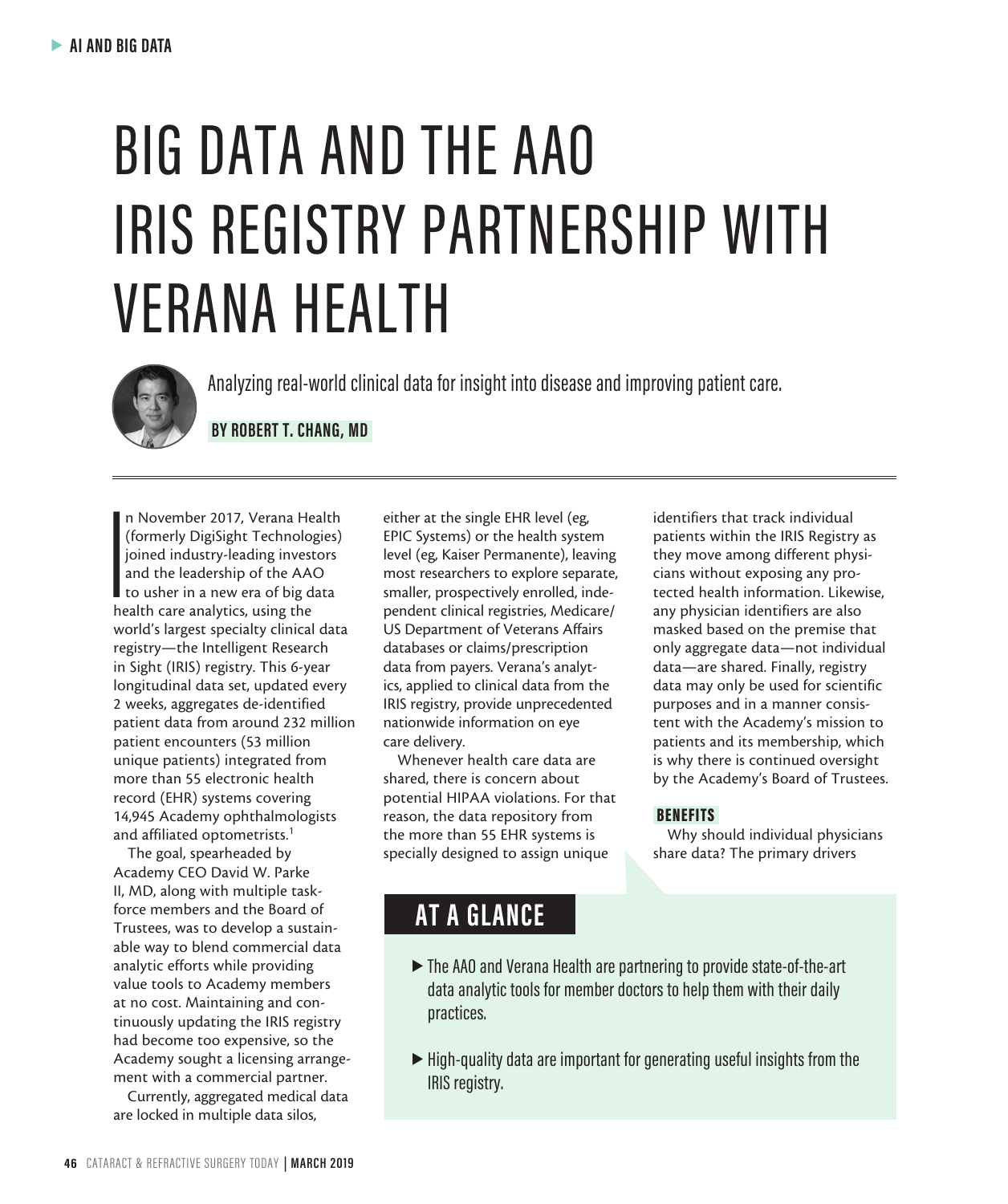## "IN ADDITION TO FOCUSING ON **BENEFITS FOR RESEARCH AND COMMERCIAL USES, THE VERANA CLINICAL TEAM IS CREATING VALUE TOOLS FOR ACADEMY MEMBERS** WHO CONTRIBUTE THEIR EHR **DATA TO THE IRIS REGISTRY."**

behind a registry run by an ophthalmic society are clinical benchmarking and quality improvement. How can eye care be improved if data among all practitioners are not collected and measured?

Additionally, the US medical reimbursement system is transitioning to quality reporting under the Merit-Based Incentive Payment System (MIPS). Academy leadership had the foresight to establish its own MD-directed, consensus-based, physician quality reporting metrics to help its members rather than wait for nonphysician regulators to define the metrics. IRIS registry participants voluntarily submit their data for MIPS reporting in order to avoid penalties and receive incentives.

Although judging quality in patient care is challenging and could include hidden biases, a countrywide physician and patient longitudinal data set is an incredible opportunity. For example, when new medications or surgical procedures are introduced, physicians initially have only FDA clinical trial data regarding safety and efficacy. The IRIS registry can aggregate peer data

on treatments. Granted, the data are not as error-free as those from a randomized controlled trial, but they can still provide insight into comparative treatment outcomes, postmarket approval surveillance, gaps in preferred practice patterns, and a natural history of disease in the real world of poor compliance, economic strictures, variable disease progression, etc.

For descriptive statistics of various conditions and treatments,

the IRIS registry is an invaluable resource. Recently, the FDA was able to use IRIS registry data to assess the relative safety profiles of different anti-VEGF therapies. Data analysis revealed no statistically significant differences in rates of endophthalmitis among these therapies. Retrospective database mining research can spur additional prospective research such as studies of which types of patients respond best to which anti-VEGF agent.

### MESSY REAL-WORLD DATA

Physicians who work with EHR software know that recorded data are not perfect. There are typos, copy-and-paste mistakes, too much subjective grading, non–evidence-based habits, omissions, biased incentives, inaccuracies entered only for coding and billing requirements, etc. These data may not reflect the ground truth for various diagnostics and therapeutics. For this reason, Verana Health assembled a professional team of domain experts in clinical ophthalmology, medical affairs, practice management, reimbursement, coding, marketing, clinical trials, and data science.

Obtaining useful answers from data requires asking the right



**Figure. Through the Verana Health partnership, participation in the IRIS registry returns meaningful and sustainable value to physicians and patients alike.**